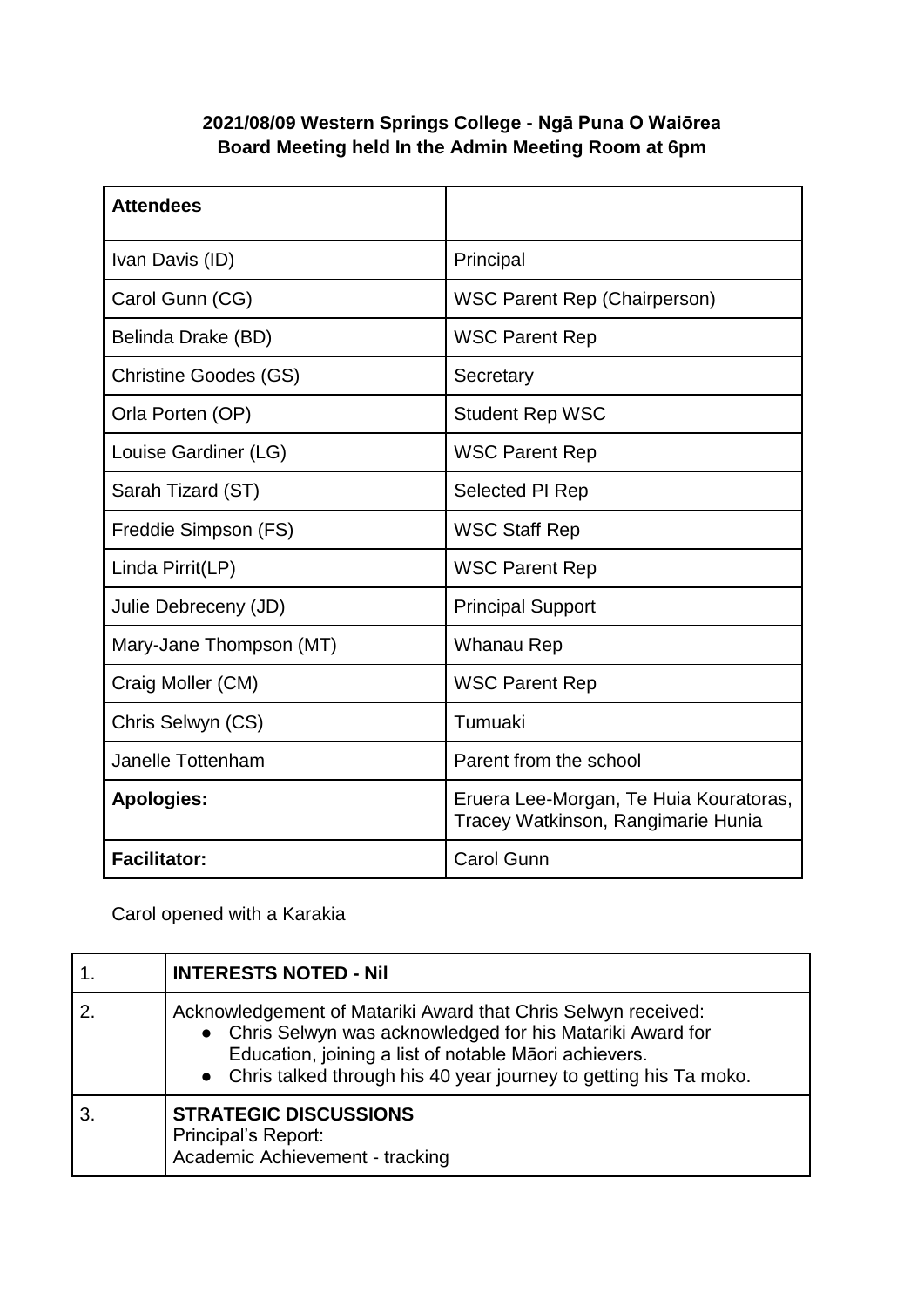|        | • We are now closely tracking at risk students in Year 11 and 12 for<br>achievement.                                                                           |
|--------|----------------------------------------------------------------------------------------------------------------------------------------------------------------|
|        | • Heads of House are tracking Year 11 and 12 with the Academic                                                                                                 |
|        | Directors looking after Year 13.<br>• Emails have been sent home to identified students, some just to alert<br>parents to the concern, some offering meetings. |
|        | <b>NCEA Level 1:</b>                                                                                                                                           |
|        | • Nineteen schools have dropped NCEA Level 1.<br>• Level 2 opens up more pathways.                                                                             |
|        | • Ivan discussed his vision to organise the school into semester blocks.                                                                                       |
|        | • 2023 would be the logical time to do this.<br>• The Curriculum and Assessment Committee will be looking at this.                                             |
|        | • Waiōrea could follow their own programme.                                                                                                                    |
|        | By the end of this term we should have a clear notion of where we<br>are going.                                                                                |
|        | <b>SAF Project:</b>                                                                                                                                            |
|        | English and Māori-medium SAF practitioners are based within each<br>of the ten regional offices as front line staff to support schools and<br>kura.            |
|        | • Roshyn Lyons, the Auckland Manager for Education has visited the                                                                                             |
|        | school and five people have being offered to work alongside<br>individual schools and kura through an intensive 26 week programme                              |
|        | to address needs.                                                                                                                                              |
|        | • The first approach will be a scoping approach.<br>Buildings, roll growth projections, implications.                                                          |
|        | Progress on planning the next stage of the school development is<br>$\bullet$                                                                                  |
|        | providing challenging.<br>Interim planning for next year's roll growth is also at an impasse<br>$\bullet$                                                      |
|        | between the idea of converting the existing Hall into an ILE teaching                                                                                          |
|        | environment versus modular relocatables on the grass area south of<br>the cafeteria.                                                                           |
| 7.40pm | <b>Dinner Break</b>                                                                                                                                            |
|        | Janelle Tottenham left the meeting                                                                                                                             |
|        | <b>PPTA Requests:</b>                                                                                                                                          |
|        | PPTA members have completed a survey to address staff concerns<br>since moving into the ILE at the beginning of Term 2, 2019.                                  |
|        | The branch members would like to draw the attention of the board to                                                                                            |
|        | the PPTA's Education Change Management Toolkit.<br>Action: The Board would like to see a plan for professional development                                     |
|        | every year.                                                                                                                                                    |
|        | Affirmation: The WSC/NPOW Board affirms its support for the guidance of<br>the Principal and the Senior Leadership Team, supported by the Board's              |
|        | Property Team and Staff Vision Groups, in relation to the pedagogical                                                                                          |
|        | direction of the school and in planning and decision-making relating to<br>school development.                                                                 |
|        | This affirmation needs to be left on the table along with the proposed<br>$\bullet$                                                                            |
|        | motion until our next meeting.<br>PPTA are invited to come to the next board meeting to talk about                                                             |
|        |                                                                                                                                                                |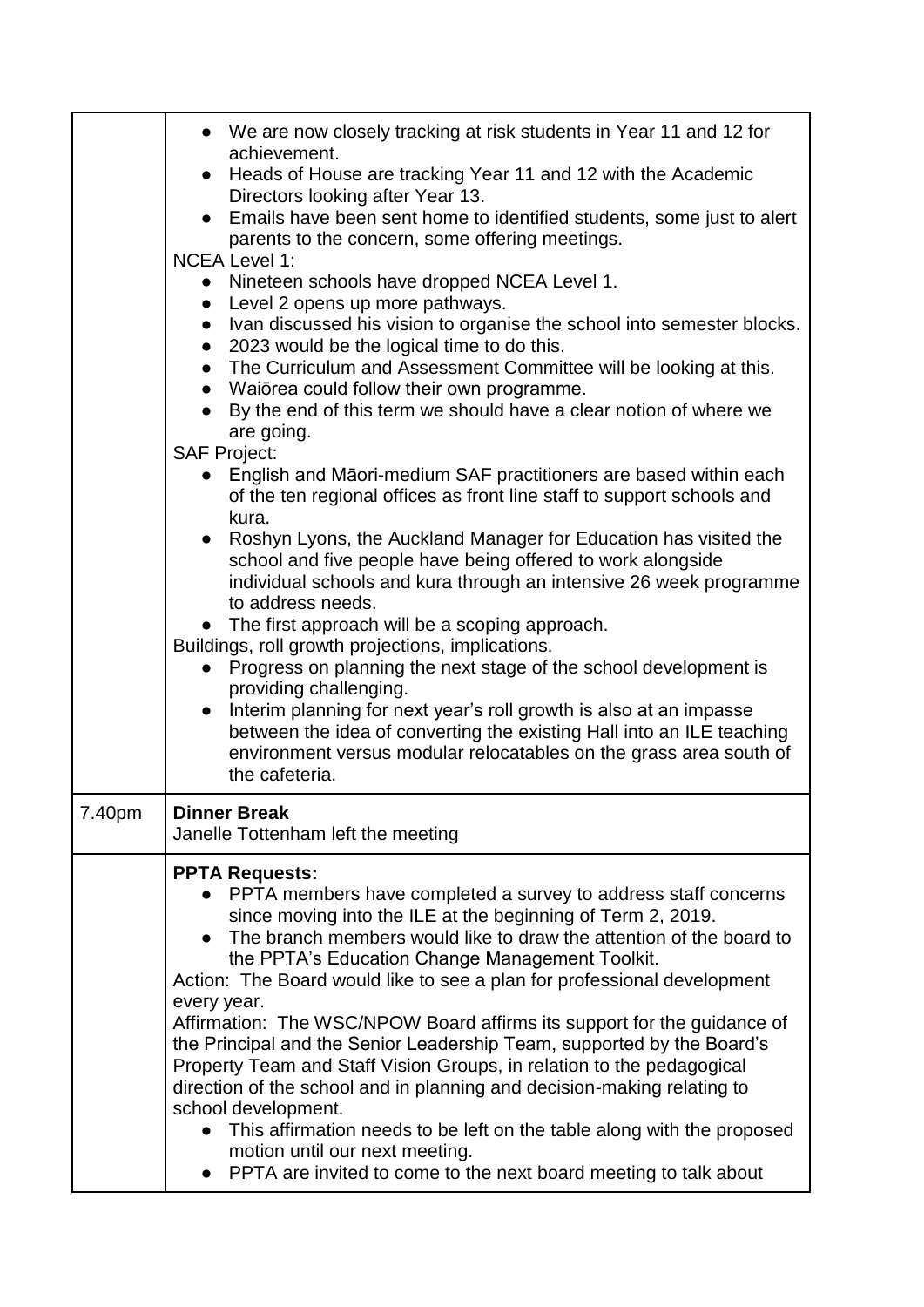|    | their concerns.<br>Staff would like the Board to know how some are feeling.<br>Action: Freddie will report back to the PPTA.<br><b>Resolution:</b><br>The Board invites some members of the PPTA to present their letter<br>and survey summary at its next meeting. (Ivan Davis/Belinda Drake -<br>passed by consensus)<br>Action: Carol asked that the board reads the letter and look at the survey<br>and feedback to her.                                                                                                                                                                                                                                                                                                                                                                                                                                                                                                                                                                                                                                                                                                                                                                                                                                                                                                                                                                                                                                                                                                                                                                                                                                                                                                                                                                                                                                                                                                                                                                                                                                                                                                                                        |
|----|----------------------------------------------------------------------------------------------------------------------------------------------------------------------------------------------------------------------------------------------------------------------------------------------------------------------------------------------------------------------------------------------------------------------------------------------------------------------------------------------------------------------------------------------------------------------------------------------------------------------------------------------------------------------------------------------------------------------------------------------------------------------------------------------------------------------------------------------------------------------------------------------------------------------------------------------------------------------------------------------------------------------------------------------------------------------------------------------------------------------------------------------------------------------------------------------------------------------------------------------------------------------------------------------------------------------------------------------------------------------------------------------------------------------------------------------------------------------------------------------------------------------------------------------------------------------------------------------------------------------------------------------------------------------------------------------------------------------------------------------------------------------------------------------------------------------------------------------------------------------------------------------------------------------------------------------------------------------------------------------------------------------------------------------------------------------------------------------------------------------------------------------------------------------|
| 5. | <b>MONITORING</b>                                                                                                                                                                                                                                                                                                                                                                                                                                                                                                                                                                                                                                                                                                                                                                                                                                                                                                                                                                                                                                                                                                                                                                                                                                                                                                                                                                                                                                                                                                                                                                                                                                                                                                                                                                                                                                                                                                                                                                                                                                                                                                                                                    |
|    | <b>Student Achievement and Well-being:</b><br><b>Student Wellbeing:</b><br>• Following on from the response to the Christchurch Girls' High<br>School survey around sexual harassment, our Assistant Principal<br>Anna Witten Sage has facilitated a meeting with Kathryn McPhillips<br>who works as an Executive Director/Clinical Psychologist at HELP -<br>an organization that deals with people who have suffered from sexual<br>abuse/violence. A proposed Community Mobilisation model of<br>community development would likely see us as a school drawing on<br>expertise from many of the agencies below, and coordinated through<br>a key person that Kathryn will advise on.<br>A good place to start once we've had conversations with Waiora and<br>HoHs, is to think about who the different communities within our<br>school community are, who our stakeholders are, what strengths we<br>have, what our capacity is and where we might need to build some.<br>• The Board asked what is in place for the well being of staff.<br>An organisation called EAP is available.<br><b>Student Report:</b><br>Orla reported that another student council meeting was held today.<br>Some juniors and Yr 11 students on the council were confused about<br>what is a credit.<br>This needs to be addressed at an assembly or in formtime.<br>$\bullet$<br>• The council talked about getting students outside and in the future<br>some kind of bridge between the two schools being erected. To bring<br>the two schools together.<br>Homework centres need to be for everyone.<br>$\bullet$<br><b>Tumuaki Report:</b><br>MJ reported that in the Kahu Ako each school principal should be<br>$\bullet$<br>driving the AC challenges in the school.<br>Manu Korero Speech Competitions will be held 21 - 23 September<br>$\bullet$<br>this year.<br>Year 9 enrolments for next year are already at 75.<br>$\bullet$<br>There are still some outstanding property issues with Downer.<br>The turf outside of the Marae has been approved.<br><b>Principal's Report:</b><br>The new Librarian is proving to be wonderful. Ivan is going to make<br>$\bullet$ |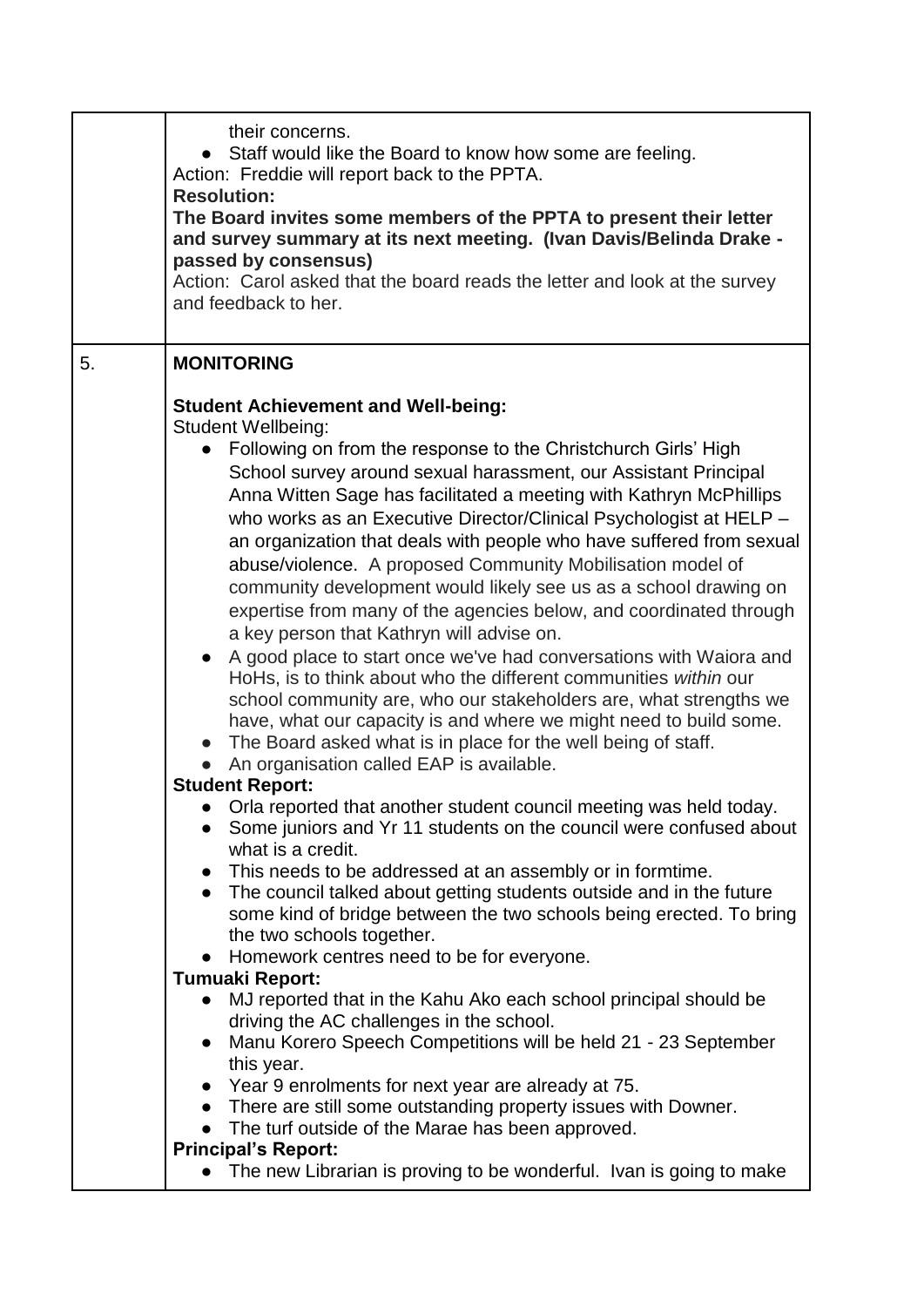| his appointment permanent.<br><b>Finance:</b>                                                                                                                                                                                                                                                                                                                                                                                                                                                                                                                                                                                                                                                                                                                                                                                                                                                                                                                                                                                                                                                                                                                                                                              |
|----------------------------------------------------------------------------------------------------------------------------------------------------------------------------------------------------------------------------------------------------------------------------------------------------------------------------------------------------------------------------------------------------------------------------------------------------------------------------------------------------------------------------------------------------------------------------------------------------------------------------------------------------------------------------------------------------------------------------------------------------------------------------------------------------------------------------------------------------------------------------------------------------------------------------------------------------------------------------------------------------------------------------------------------------------------------------------------------------------------------------------------------------------------------------------------------------------------------------|
| • Total income is significantly ahead of budget. School donations are a<br>contributor to this.<br>Roll prediction for 2022 is 1833 students.                                                                                                                                                                                                                                                                                                                                                                                                                                                                                                                                                                                                                                                                                                                                                                                                                                                                                                                                                                                                                                                                              |
| For 2022 Sailesh will be getting into correct forecasting and will have<br>this ready for the next meeting.                                                                                                                                                                                                                                                                                                                                                                                                                                                                                                                                                                                                                                                                                                                                                                                                                                                                                                                                                                                                                                                                                                                |
| Ivan tabled a High Value International Education document.<br>Three workshops for principals, school leaders and <b>board members</b><br>have been planned to explore strategic approaches to international<br>education for the future. The scenario-planning framework being<br>developed by Edified for the school sector will be used as a basis for<br>these workshops. Dates for these workshops are:<br>Auckland: Tuesday, 21 September 9.00am - 12.15pm, Commodore<br>Lounge, Five Knots, Event Centre.<br>A high value system will promote global citizenship and support<br>opportunities for New Zealand students to study abroad.<br>On November 11 there will be an opportunity to attend this meeting.<br>One day Global-Citizenship Hui<br>SIEBA will be holding a one-day Hui on Global Citizenship in<br>Auckland on 11th November (provisional date, tbc). The Hui will be<br>an opportunity for members to discuss innovation for marketing and<br>product delivery in international-student programmes, by developing<br>global-citizenship strategies, and to hear from opinion-leaders in this<br>field. All international staff and school leaders will be welcome.<br>Ivan is keen to work on this |
| <b>Staff Report:</b><br>Freddie talked about having Waiorea representation on suspension                                                                                                                                                                                                                                                                                                                                                                                                                                                                                                                                                                                                                                                                                                                                                                                                                                                                                                                                                                                                                                                                                                                                   |
| hearings.                                                                                                                                                                                                                                                                                                                                                                                                                                                                                                                                                                                                                                                                                                                                                                                                                                                                                                                                                                                                                                                                                                                                                                                                                  |
| • For both schools the system is the same.                                                                                                                                                                                                                                                                                                                                                                                                                                                                                                                                                                                                                                                                                                                                                                                                                                                                                                                                                                                                                                                                                                                                                                                 |
| The restorative process though is quite different.<br>Louise is setting up a document for all the board to look at.<br>$\bullet$                                                                                                                                                                                                                                                                                                                                                                                                                                                                                                                                                                                                                                                                                                                                                                                                                                                                                                                                                                                                                                                                                           |
| Louise will circulate this document to board members.                                                                                                                                                                                                                                                                                                                                                                                                                                                                                                                                                                                                                                                                                                                                                                                                                                                                                                                                                                                                                                                                                                                                                                      |
| Action: Christine to send links to Louise of the suspension and stand<br>down databases.                                                                                                                                                                                                                                                                                                                                                                                                                                                                                                                                                                                                                                                                                                                                                                                                                                                                                                                                                                                                                                                                                                                                   |
| <b>Health &amp; Safety:</b>                                                                                                                                                                                                                                                                                                                                                                                                                                                                                                                                                                                                                                                                                                                                                                                                                                                                                                                                                                                                                                                                                                                                                                                                |
| • Paula's reported that the Safety Monitor is increasingly being used to<br>report serious incidents                                                                                                                                                                                                                                                                                                                                                                                                                                                                                                                                                                                                                                                                                                                                                                                                                                                                                                                                                                                                                                                                                                                       |
| • The TAPAC incident where a staff member incurred injury has been<br>addressed.                                                                                                                                                                                                                                                                                                                                                                                                                                                                                                                                                                                                                                                                                                                                                                                                                                                                                                                                                                                                                                                                                                                                           |
| The Eligibility Form to consider some students' participation on EOTC<br>needs a few tweaks.                                                                                                                                                                                                                                                                                                                                                                                                                                                                                                                                                                                                                                                                                                                                                                                                                                                                                                                                                                                                                                                                                                                               |
| • The Nurse and Guidance input could be seen as a breach of privacy.<br>EOTC:                                                                                                                                                                                                                                                                                                                                                                                                                                                                                                                                                                                                                                                                                                                                                                                                                                                                                                                                                                                                                                                                                                                                              |
| One board member questioned the Year 9 Camp at Tawharanui<br>Regional Park in regard to swimming risk.                                                                                                                                                                                                                                                                                                                                                                                                                                                                                                                                                                                                                                                                                                                                                                                                                                                                                                                                                                                                                                                                                                                     |
| Upon discussion it was noted that this has been covered off in the<br>approval form.<br>Matters arising from previous minutes: Nil                                                                                                                                                                                                                                                                                                                                                                                                                                                                                                                                                                                                                                                                                                                                                                                                                                                                                                                                                                                                                                                                                         |